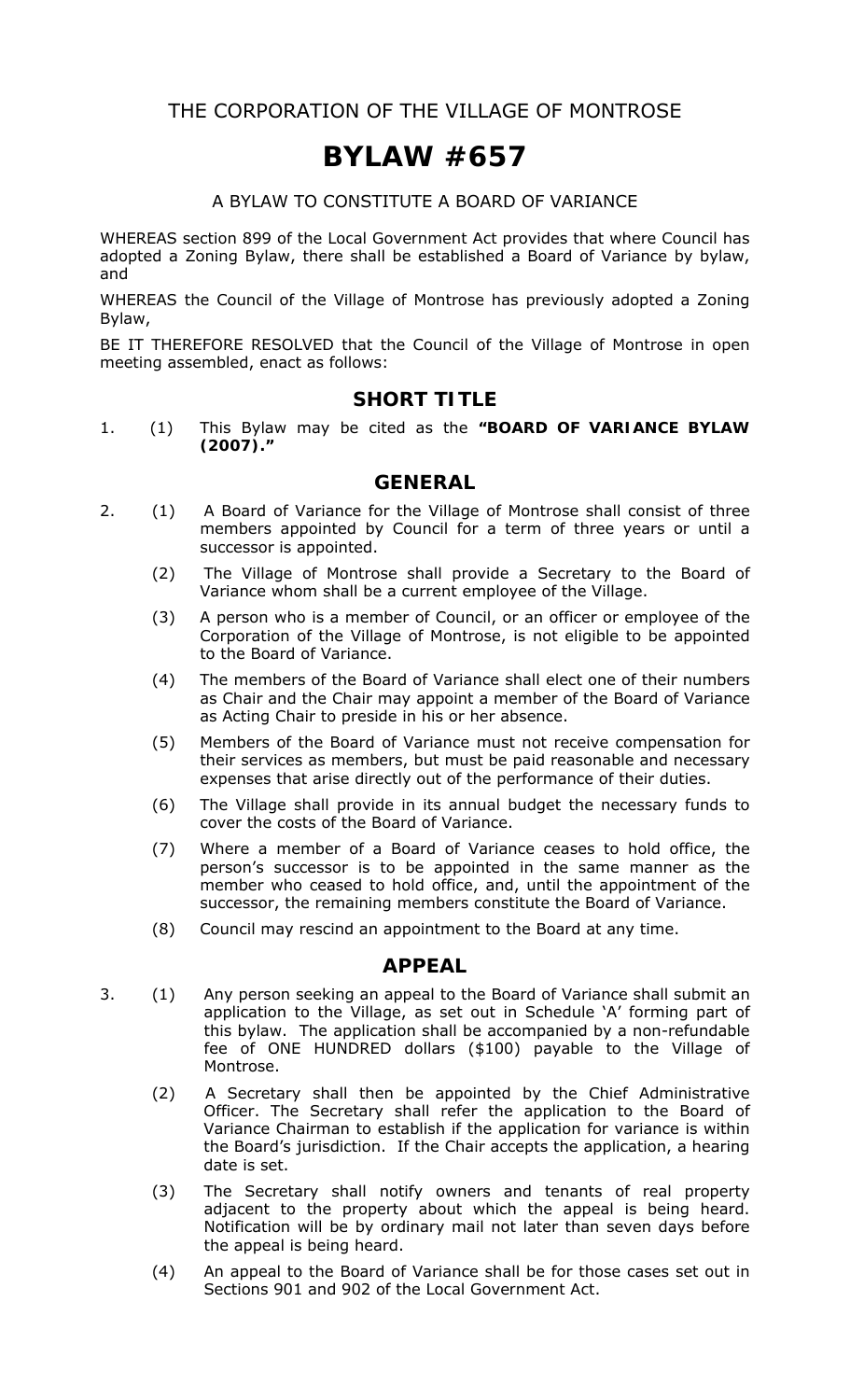- (5) Where the Board permits a variance, it may also order that the allowance be completed within a designated time period. If the order is not completed within the time period stated by the Board, the variance is terminated and the relevant bylaw applies.
- (6) The decision of the Board shall be the majority of those present.
- (7) The Secretary shall notify the appellant of the Boards decision within seven days, by ordinary mail.
- (8) The Village shall maintain all records of the Board's decisions and shall ensure that the records are available for public inspection.

#### **MEETINGS**

- 4. (1) The Secretary shall prepare an agenda and deliver it to the Board with all received supporting material.
	- (2) The Board shall, by resolution, prescribe for the order of business to be conducted at a hearing.
	- (3) The Board shall hear from the appellant, or designate, and any person that claims his property may be affected by a variance being granted.
	- (4) If an appellant or any other person that is entitled to be heard fails to appear, the Board may proceed to decide the appeal in their absence.
	- (4) The Board may adjourn the meeting or table an appeal to view the property affected and obtain additional information it deems necessary.
	- (5) The Board may, at any time during the process, refer the matter to Village Council with or without recommendation.
	- (6) A majority of the Board is a quorum.
	- (7) All meetings are open to the public.

#### **ENACTMENT AND REPEAL**

4. (1) If any section, subsection, sentence, clause or phrase of this bylaw is for any reason held to be invalid by the decision of any court of competent jurisdiction, the invalid portion shall be severed and the part that is invalid shall not affect the validity of the remainder.

 $\overline{\phantom{a}}$  ,  $\overline{\phantom{a}}$  ,  $\overline{\phantom{a}}$  ,  $\overline{\phantom{a}}$  ,  $\overline{\phantom{a}}$  ,  $\overline{\phantom{a}}$  ,  $\overline{\phantom{a}}$  ,  $\overline{\phantom{a}}$  ,  $\overline{\phantom{a}}$  ,  $\overline{\phantom{a}}$  ,  $\overline{\phantom{a}}$  ,  $\overline{\phantom{a}}$  ,  $\overline{\phantom{a}}$  ,  $\overline{\phantom{a}}$  ,  $\overline{\phantom{a}}$  ,  $\overline{\phantom{a}}$ 

- (2) This Bylaw shall come into full force and effect on the final adoption thereof.
- (3) Bylaw #177 is hereby repealed.

READ A FIRST TIME  $\mathsf{t}^{\text{th}}$  day of June, 2007 READ A SECOND TIME  $R$  and  $\frac{1}{2}$  and  $\frac{1}{2}$  and  $\frac{1}{2}$  and  $\frac{1}{2}$  and  $\frac{1}{2}$  and  $\frac{1}{2}$  and  $\frac{1}{2}$  and  $\frac{1}{2}$  and  $\frac{1}{2}$  and  $\frac{1}{2}$  and  $\frac{1}{2}$  and  $\frac{1}{2}$  and  $\frac{1}{2}$  and  $\frac{1}{2}$  an READ A THIRD TIME<br>READ A THIRD TIME<br>RECONSIDERED AND FINALLY ADOPTED this 18<sup>th</sup> day of June, 2007 RECONSIDERED AND FINALLY ADOPTED

Mayor **Mayor** Corporate Officer

Certified a true copy of Bylaw #657, as adopted

Corporate Officer

 $\overline{\phantom{a}}$  , which is a set of the set of the set of the set of the set of the set of the set of the set of the set of the set of the set of the set of the set of the set of the set of the set of the set of the set of th